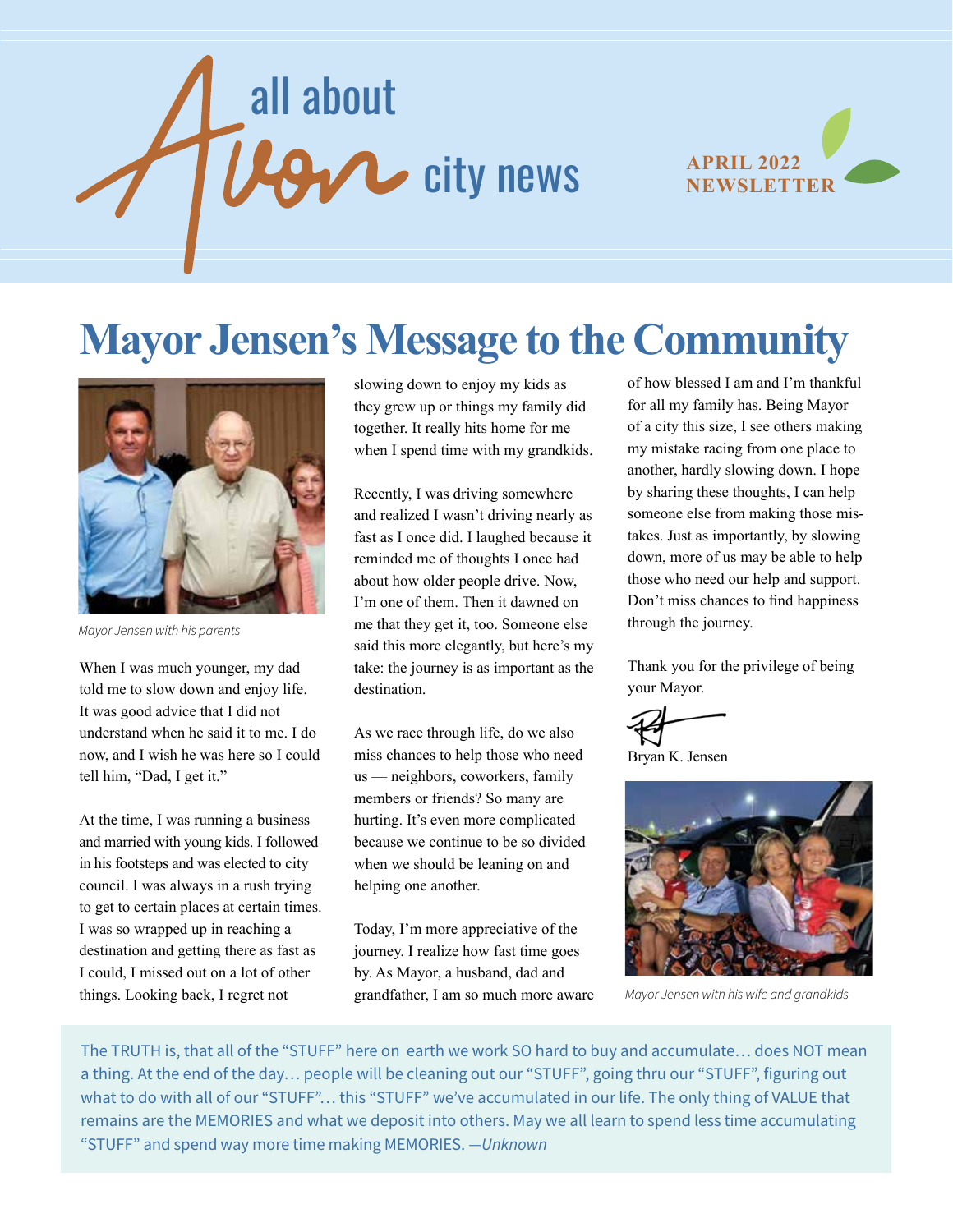#### **COUNCIL CORNER**

## Reviewing the Charter of the City of Avon



#### **What is a Charter?**

A charter is the constitution of a city. It defines the powers and functions of elected officials as well as the organization and procedures of local government. A chartered city is one that possesses a unique set of laws that forms the legal foundation of its local system of government. The legal document that articulates these laws is called a charter.

The Charter of the City of Avon was last reviewed in 2017. It is required to be reviewed no more than 5 years from the year in which it was last reviewed. A Charter Review Commission consisting of 9 members and 2 alternates all of whom must be electors of the City of Avon and holding no elective office with the City of Avon shall be selected by the Selection Committee and shall be seated by City Council on or before January 31 of that succeeding year. All applicants for positions on the Charter Review Commission shall submit their applications on or before November 1st in the year preceding the seating of the Charter Review Commission. The Selection Committee shall inform Council, in writing, of their selections on or before the last regular meeting of Council of that same year. The Selection Committee must ensure that all Wards within the City are represented. No more than 1 member from the same immediate family or household will be permitted to be seated on either the Selection Committee or the Charter Review Commission. The Selection Committee is encouraged to strive for balance with the goal of achieving as diverse a cross-section of the community as possible.

#### **The 2022 Charter Review Commission Members as appointed by Resolution No. R-31-21 and adopted by City Council on December 30, 2021, are as follows:**

**Patricia Ashley, Ward 1 William Logan, Ward 4 Mary Berges, Ward 3 Marcel Mylen, Ward 2 Elizabeth Damstra, Ward 3 John Weigman, Ward 1 Joseph Glick, Ward 1**

**Clint Gault, Ward 4 Melissa Ramirez-Alternate A, Ward 3 James Gemelas, Ward 1 Bruce Klingshirn-Alternate B, Ward 4**

The Charter Review Commission shall meet the first Thursday in February, for a period not to exceed 150 days. During this period, the Commission may recommend to Council such alterations, revisions, and amendments, if any, as in its judgement are desirable. The Council shall submit to the electors not later than the next succeeding November election each such proposed alteration, revision, or amendment. The members appointed to said Commission shall serve without compensation. Meetings of the Charter Review Commission shall be open to the public.

**You can find the meeting agendas and minutes of the 2022 Charter Review Commission on the City of Avon website at** *cityofavon.com/AgendaCenter.*

#### **BUSINESS UPDATE**

#### **Now Open**

**Scarvelli Floors**  NEW LOCATION 37131 Colorado Avenue

#### **Firehouse Subs**

35682 Detroit Road *formerly Williamsburg Dry Cleaners*

**Boriken Joe's** 36795 Detroit Road

#### **Coming Soon**

**Charleys Cheesesteaks** Chester Road

**Chili's Restaurant** 35585 Chester Road

**City Barbeque**  Chester Road

**Duck Island Cocktails** New Location Coming Soon

**Freddy's Frozen Custard & Steakburgers**  Chester Road

**McConnell Meats / Ventito Bakery**  35840 Chester Road

**Mezquite Restaurant** 35846 Detroit Road *Avon Commons formerly I-Hop*

**Raising Cane's** 35545 Chester Road

#### **Under Construction**

**GetGo Car Wash** 33501 Just Imagine Drive

**Hunter International**  37779 Chester Road

**Lorain Public Library Avon Branch**  37485 Harvest Drive

**Vault Self Storage** 34500 Mills Road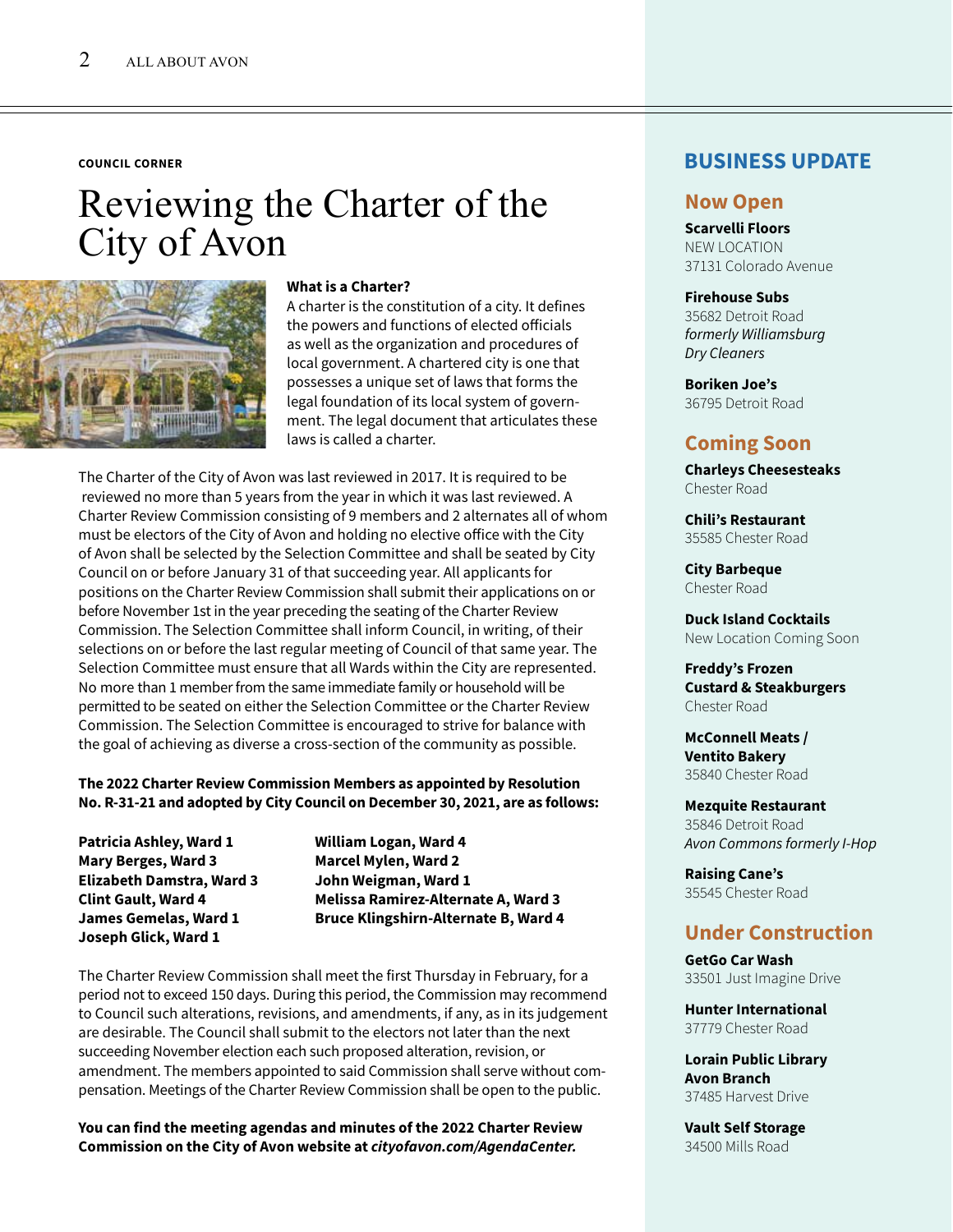# Crime Prevention



The Avon Police department operates within the principles of Community Policing. It is essential that the departmeent works with the community to both investigate and prevent crimes. As part of this process, the department conducts free security

surveys of residential and commercial properties, at the owner's request, and provides recommendations to improve the safety of residents/employees and help protect your property. In addition, the police department offers vacation watch checks of residences and a teen home alone program if you will be out of town for extended periods of time.

The following tips have been assembled to address crimes that are most prevalent – many of which can be prevented with some advance planning and precaution.

- Light up your house
- Lock your doors (including screen doors and pedestrian doors between your attached garage and residence) and windows
- Put your garage door down (anytime, day or night, where you are not in a position to watch the garage
- Do not leave valuables in unattended vehicles
- Lock your car doors
- Never leave your keys in an unattended vehicle
- Be aware of your surroundings and people around you
- If you see something, say something. Do not wait to call the police department.

### **Aquatic Facility**

### Purchase Your 2022 Pool Membership *Today!*

**Early Bird Discount available**

**New Memberships must be purchased in-person at the Parks & Rec. Department**

**Renewals can be purchased online**

**POOL OPENS JUNE 9th**

**SPLASH PARTY June 8th at 6 pm FREE admission for Avon residents!**

| # of Passes<br><b>Per Family</b> | 2022<br><b>Season Pass</b> | <b>Early Bird</b><br><b>Discount Price</b><br>(Through 6/12) | <b>Season Pass</b><br><b>Renewal Price</b> |
|----------------------------------|----------------------------|--------------------------------------------------------------|--------------------------------------------|
| 1st Person                       | \$80                       | \$75                                                         | \$67                                       |
| 2 People                         | \$140                      | \$130                                                        | \$118                                      |
| 3 People                         | \$196                      | \$181                                                        | \$165                                      |
| 4 People                         | \$244                      | \$224                                                        | \$205                                      |
| 5 People                         | \$288                      | \$263                                                        | \$242                                      |
| MAX 6 People                     | \$328                      | \$298                                                        | \$275                                      |
| Senior (60+)                     | \$42                       | \$37                                                         | \$35                                       |
| Nanny Pass                       | \$85                       |                                                              | \$71                                       |



#### Programs & Events

- Lorain Public Library Story Time
- Parties at the Pavilion
- Avon Eagle Swim Club
- Coached Adult Workouts
- Sponsor Fun Days

**Visit avonpool.com for more information on hours, jobs, swim lessons, Avon Eagle Swim Club and much more!**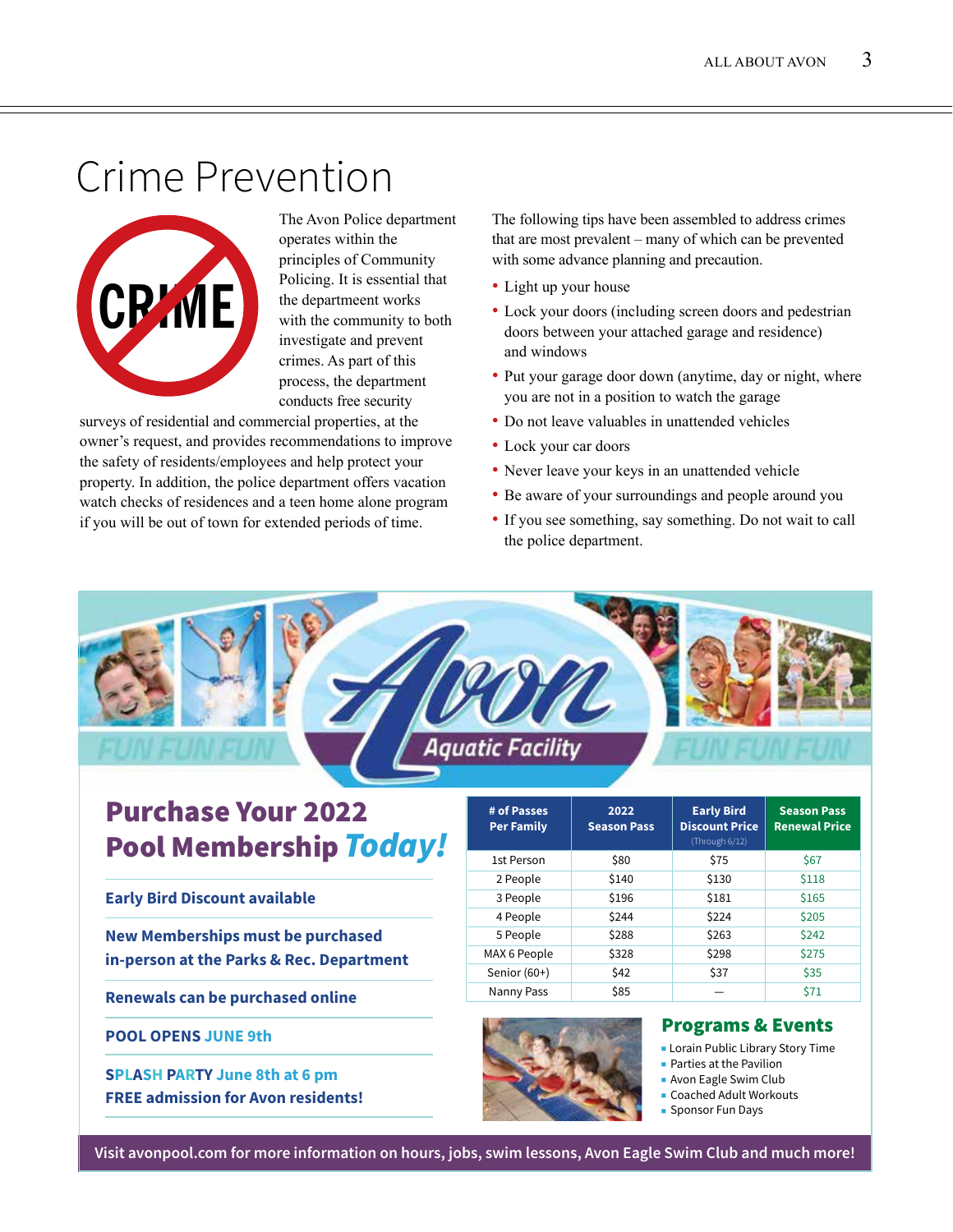

#### **FOR INFORMATIONAL PURPOSESE ONLY**

### Summary of the Proposed Income Tax Rate Increase on the May 5, 2022 Ballot **Home occupations ordinance passed**<br>Aven City Council recently passed an or

February 25, 2022

- 1. If the .15% increase is passed on May 3rd, 2022, it would raise the current Avon income tax rate from 1.75% to 1.90% for ten (10) years beginning January 1, 2023.
- 2. The Avon Resident credit limit would be raised from 1.50% to 1.60%. In addition:
	- a. Anyone working in Avon (Avon residents and non-Avon residents) would pay the new tax rate of 1.90%.
	- b. An Avon resident working in another city or village would pay .30% to Avon (1.90% less resident credit of 1.60%), an increase of .05% from the .25% (1.75% less resident credit of 1.50%), currently being paid.

Retirees with **only** social security or some other form of retirement income will not be impacted. Only taxable wages are affected.

The funds raised by this 10-year income tax levy can only be used by the City to acquire residential property.

 Any property acquired with these funds must be used for public parks. The levy will generate approximately \$2,000,000 annually.

The Average Income Tax Rate for Lorain County cities and villages is 1.89%. Avon's current tax rate is 1.75%. If the levy passes, the new rate will be 1.90%.

Avon's Current Income Tax Rate is comprised of the following:

| General Rate<br>(does not require a vote of the people)    | 1.00% |
|------------------------------------------------------------|-------|
| Safety Forces<br>(voters approved in 2002)                 | .50%  |
| Parks & Recreation Operations<br>(voters approved in 2007) | 25%   |
| Total Current Income Tax Rate                              | 1.75% |

Any questions may be directed to **Bill Logan, Finance Director, City of Avon; 440-937-7806**

**SAFETY DIRECTOR CORNER** *by Duane Streator*

### **Safety & Service Director Message**

Avon City Council recently passed an ordinance requiring all home occupations be registered within the City. As modern day technology and lifestyles are changing more and more people are running a business from their home. This permit allows the City to monitor where home occupations are to make sure they are being run properly and safely and there are no adverse effects on the surrounding residents. The Home Occupation Permit is available on the City website or can be picked up at City Hall. There is a \$15.00 and the permit is valid for 3 years with renewal 30 days prior to expiration. For more information or questions contact Jill Clements, Zoning Enforcement Officer at 440-937-7810 or JClements@cityofavon.com

#### **Thank you Avon Streets, Parks and Utilities Department**

I would like to recognize the employees of the Avon Streets, Parks, and Utilities Department for their work the past couple of months in clearing our streets and park areas of snow. During the significant snowfalls that we experienced, they worked many hours to ensure that our streets were plowed and salted in a timely manner.

#### **City projects**

As we traverse into warmer weather there are many projects that we look forward to completing. We will be installing new restroom facilities at Northgate Park, Every Child's Playground, and the new Eagle Point Park. Also, we will be working on road improvement projects that include Williams Court, Shakespeare Lane, Jaycox Road from Mills to Schwartz, Moore Road from Chester to the railroad Tracks, and in the fall we expect ODOT to re-pave State Route 83 from Detroit to the southern border. We would request your patience in these areas as we work on these projects, especially if this is a route that you normally travel.

In representing the employees of the City of Avon, it is our goal to provide the best services we can to our community to ensure it is a safe and enjoyable place to live and work.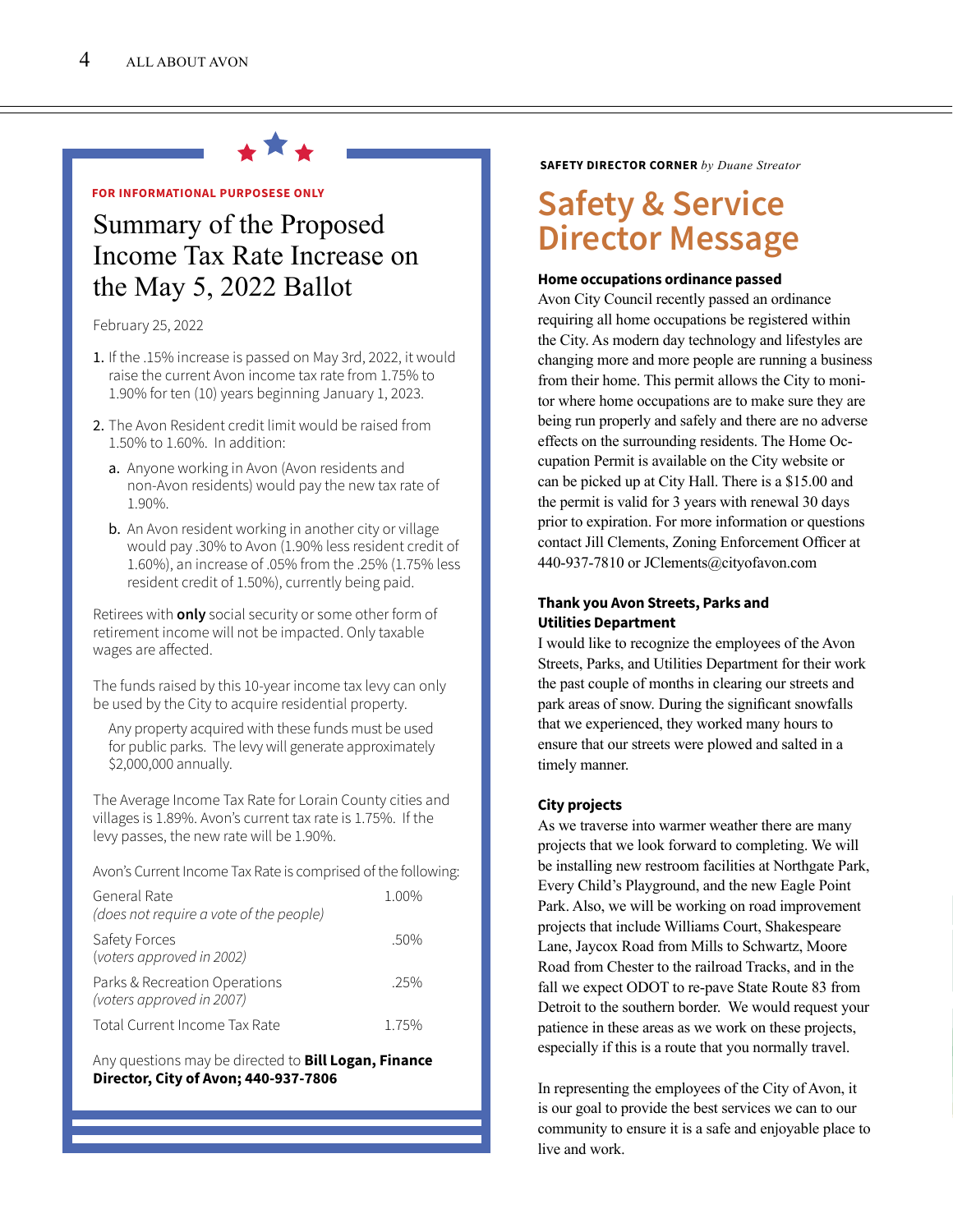**TREE COMMISSION**

# Welcome Avon Tree Commission

The Tree Commission is hard at work to make Avon a sustainable Tree City, USA. Their main goal is to create a better environment for all residents by providing tree planning, proper tree care and tree planting guidelines with a recommended tree species list. The Commission is preparing for the City's first ever Arbor Day.



#### **Avon Tree Commission Meeting**

Meets the 2nd Wednesday of the month in the Council Chambers of Avon City Hall at 7:30 p.m. The Commission Members, listed below, would love to see you at the meetings. This is an excellent venue for residents to have their questions answered and/or concerns addressed regarding trees.

#### **Members:**

- Mary Berges, Chairman Pro Tem
- Shannon Laurenzi
- Tony Moore, Chairman and Council's Designee
- John Schwartz
- Matt Smith, Mayor's Designee
- John Traxler
- Richard Varga, Certified Arborist

**Please watch for the "Tree Commission" page coming soon to the City website.**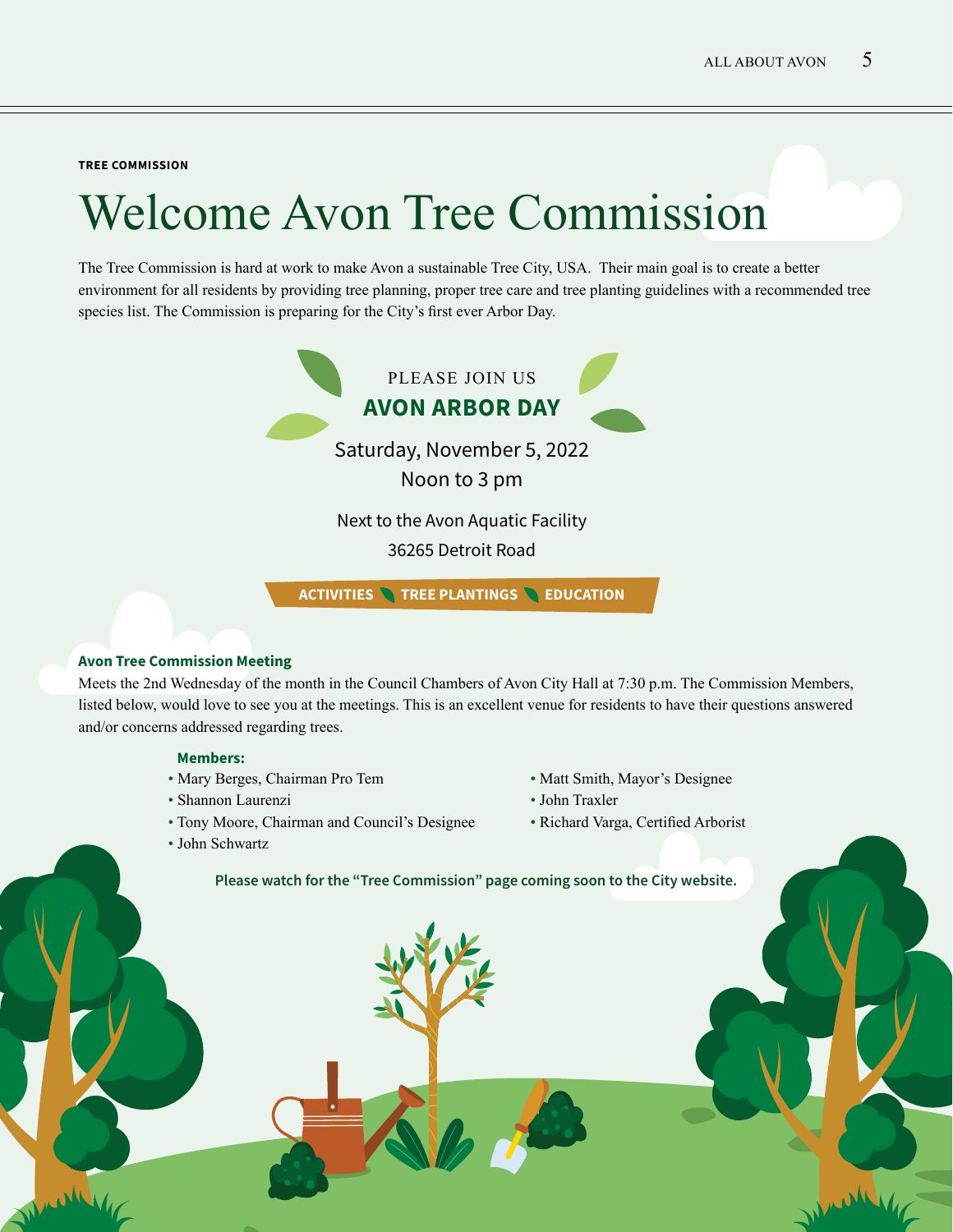# **City of Avon Department Updates**

#### **AVON PARKS & RECREATION DEPARTMENT**



**Clare Harasimchuk** *Recreation Coordinator*

#### **Recreation Programs**

Avon Parks & Recreation will be offering a host of activities this Spring & Summer. Visit our website for more information and registration for programs such as **Playground Days, Dance to Evolve, Seasonal Sports Camps/Clinics, Safety Town, Avon Performing Arts** and much more!

We are looking forward to our annual **Friday Night Movies in the Park**. This outdoor family-friendly event is located at Every Child's Playground near the Aquatic Facility. Join us for fun and games before the movie begins at dusk! Stay tuned for more information at **cityofavon.com.**

#### **Discover Avon's latest addition to our Parks System**

We would like to thank the residents for participating in "Name that Park". The votes are in and the new park name is **EAGLE POINT**!

#### **Stay Connected with Parks & Recreation**

If you want to be up to date on the latest FUN programs and events offered by Avon Parks & Recreation, visit the Parks & Recreation page at **cityofavon.com** and click on Stay Connected.



*Eagle Point Park*

#### **SENIOR CENTER**



**Carmelina Suydam** *Coordinator*

#### **Many Offerings for Avon Seniors**

There are a lot of offerings for our senior Avon residents such as **exercise, cards, movies, social events, book clubs, bingo, and trips.** We will continue to have **seminars and educational events** regarding heart health, nutrition, fall prevention, dementia, caregiver stress and more. Our on-site social worker is available each day to provide assistance, referrals and specific need counseling.

To stay up to date on the latest news at the Senior Center, **please contact us to be included in our free e-newsletter database or join the mailing list subscription for \$15/year.** 

#### **FIRE DEPARTMENT**



**David Swope** *Fire Chief*

The Avon Fire Department's Fire Prevention and Education Bureau would like to remind everyone that when it's time to change your clocks it's time to **change your Smoke Alarm/Detector batteries** as well. The two types of smoke alarms/ detectors are Ionization (Most popular), Photoelectric, or a combination of both. The main differences of the two types are Ionization alarms respond faster to high heat and flaming fires where photoelectric alarms respond faster to low heat and smoldering fires. All alarm types can be hard wired into your home's electrical system or battery only operated. Remember hard wired alarms/ detectors still have a battery backup which need to be routinely changed as. The **life span of a smoke alarm/detector is generally 7-10 years**. The recommended location for a fire alarm/ detector is at least one per floor and one alarm/ detector in every bedroom of the house along with a CO Detector on every floor of your home. Although the Fire department will not recommend one brand of alarm over another; If you have any other questions please reach out to our Fire and Safety inspectors at **440-934-1222** and ask for Fire Prevention, or at **cityofavon.com/173/fire**.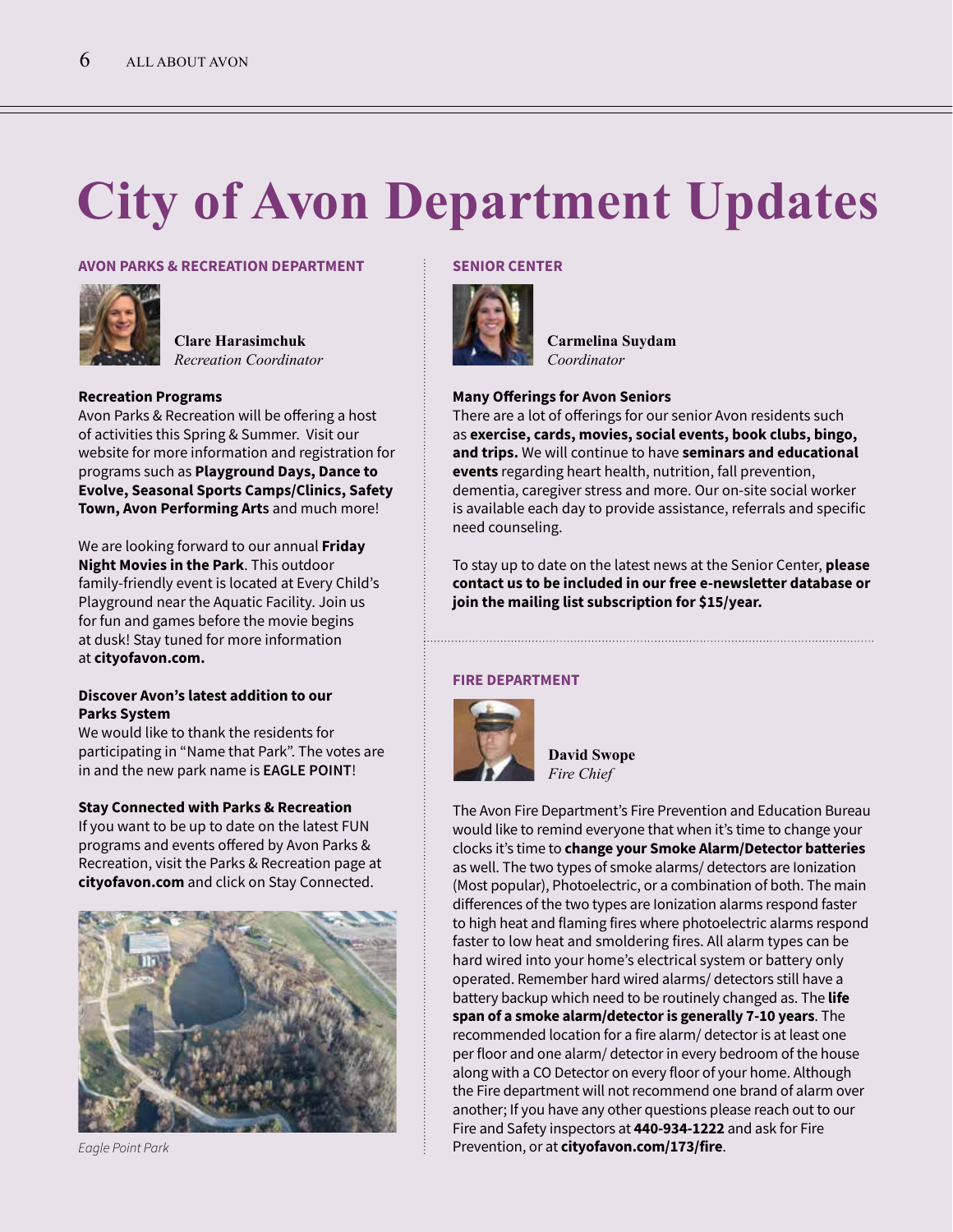#### **THE BUILDING DEPARTMENT**



**Emily Hanson** *Chief Building Official*

The Building Department Team consists of (3) Building Clerks, (6) Building Inspectors and Chief Building Official. Our Team works together to provide an efficient, effective experience that follows the Ohio Building Codes to ensure your commercial and residential projects are completed to that standard.

**Spring is fast approaching!** If you are considering an addition or alteration to your home, adding a deck or patio, installing a pool, or general mechanical, electrical or plumbing upgrades, it's a good time to contact the Building Department Team at the City of Avon with any questions about your projects.

**The Building Department is diligent about registering Contractors.** This protects the homeowner in case there are any issues on a project. Each contractor must be Licensed, Bonded and Insured. All Mechanical Contractors must carry an Ohio State License. **Do not rely on social media posts** for information regarding contractors.

**We issue building permits, schedule, and execute building inspections to assure compliance with the Ohio Building Codes.** The Department also performs inspections related to storm water run-off and sediment control to meet Ohio EPA requirements.

A little research can go a long way so contact the City of Avon Building Department if you have any questions regarding permit requirements or contractor registration and/or visit the City of Avon website at **cityofavon.com**. A current **list of contractors** is provided. Your projects and improvements should be an exciting, worry-free experience, not a nightmare!

#### **ECONOMIC DEVELOPMENT DEPARTMENT**



**Pam Fechter** *Economic Development Coordinator*



Congratulations to Avon's own **In Forno Pizza rated 46th top ranked Pizzeria in the USA and 1st in Ohio!!** They are located at 35840 Chester Road. Congratulations and remember to support all of Avon's small businesses!

#### **POLICE DEPARTMENT**



**Daniel Fischbach** *Chief of Police*

As the City continues to grow, so does the demand for services. In the police department, we will be **adding an additional four full time police officers** to our ranks in 2022 bringing our total authorized strength to 48 full time sworn officers. In addition to the sworn staff, we have civilian support staff consisting of four part time community service officers, two part time dispatchers, six full time dispatchers, one custodian of records and public information officer, and one administrative assistant. Together, the men and women of the Avon Police Department responded to 19,993 total calls for service in 2021. Of those calls, we responded to 1,063 traffic accidents and filed 934 criminal case reports resulting in 476 criminal arrests.

#### **UTILITIES DEPARTMENT**



**Brian Bruce** *Superintendent of Utilities*

The Utilities Department in partnership with our water meter manufacturer Badger Meter will begin a necessary **Endpoint Changeout Project in 2022**. Many of the current endpoints will no longer transmit at the end of 2022 due to changes in Cellular Technology across the country. This is a project The City of Avon has anticipated and was prepared for. The endpoint is the transmitting unit connected to your water meter that sends water use data to our meter reading system. The project is expected to start in May or June and be completed within a few months. More specific information is available in the City Council passed Ordinance 7-22 which can be found at **cityofavon.com**.